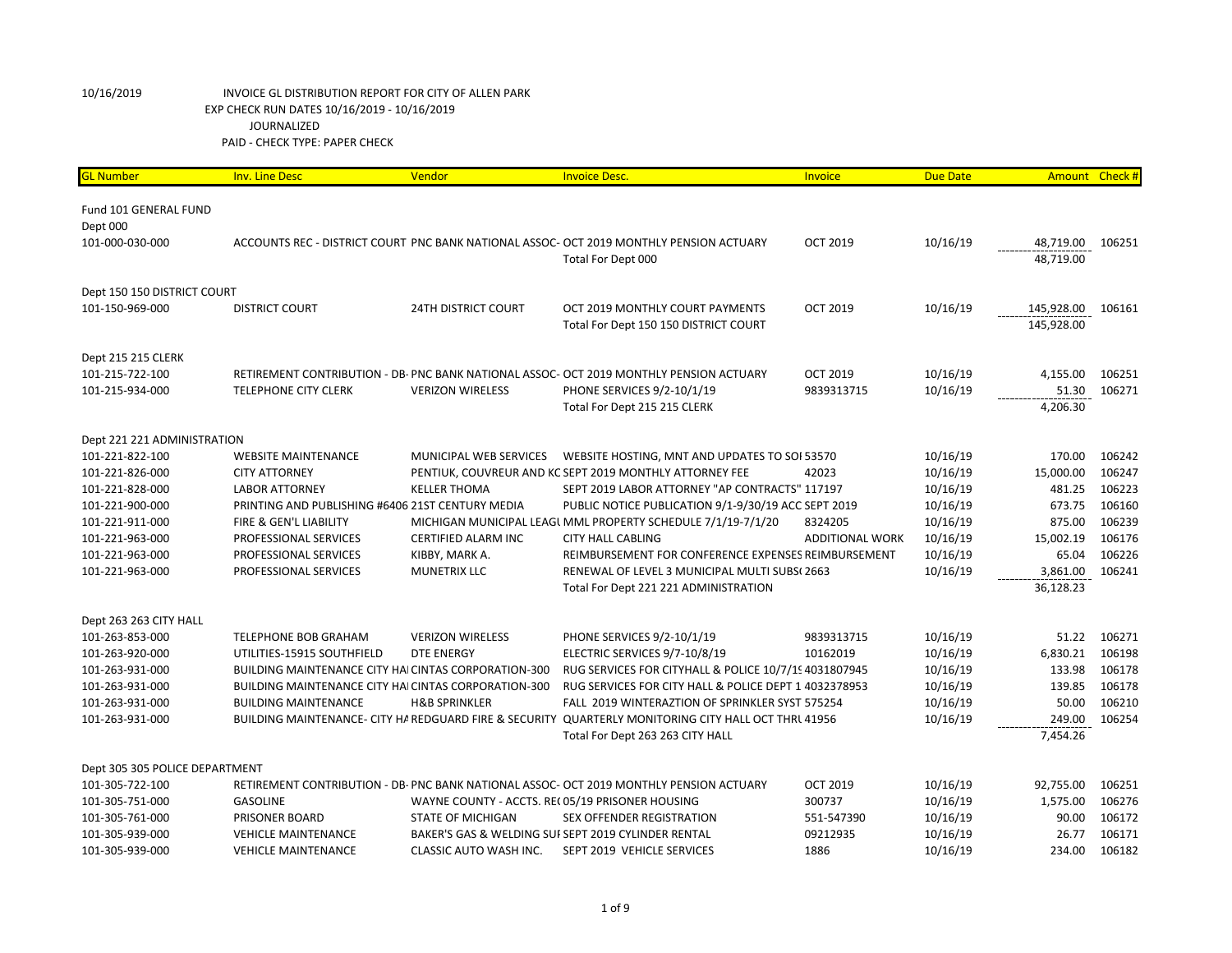| <b>GL Number</b>             | <b>Inv. Line Desc</b>           | Vendor                                            | <b>Invoice Desc.</b>                                                                   | Invoice             | <b>Due Date</b> | <b>Amount</b> | Check# |
|------------------------------|---------------------------------|---------------------------------------------------|----------------------------------------------------------------------------------------|---------------------|-----------------|---------------|--------|
| 101-305-939-000              | <b>VEHICLE MAINTENANCE</b>      | <b>GLENDALE AUTO VALUE</b>                        | PARTS FOR 2013 FORD POLICE VEHICLE                                                     | 359-176905          | 10/16/19        | 16.99         | 106207 |
| 101-305-939-000              | <b>VEHICLE MAINTENANCE</b>      | <b>GLENDALE AUTO VALUE</b>                        | PARTS FOR 2011 FORD                                                                    | 359-177304          | 10/16/19        | 114.87        | 106207 |
| 101-305-939-000              | <b>VEHICLE MAINTENANCE</b>      | <b>J'S CARWASH</b>                                | VEHICLE MNT POLICE DEPT                                                                | 2316                | 10/16/19        | 48.00         | 106219 |
| 101-305-960-000              | <b>EDUCATION &amp; TRAINING</b> | MALARA, AMY                                       | REIMBURSEMENT FOR TRAINING EXSPENSES                                                   | REIMBURSEMENT       | 10/16/19        | 144.17        | 106231 |
| 101-305-960-000              | <b>EDUCATION &amp; TRAINING</b> | MEHALL, WILLIAM                                   | REIMBURSEMENT ON FALL 2019 TUTION                                                      | REIMBURSEMENT       | 10/16/19        | 5,535.00      | 106234 |
| 101-305-961-000              | POL. TRAIN-ACT 302 ST. GRANT    |                                                   | MICHIGAN ASSOC. OF CHIEF (WIN 20 CONF CHIED WILKEWITZ                                  | 200006384           | 10/16/19        | 230.00        | 106236 |
|                              |                                 |                                                   | Total For Dept 305 305 POLICE DEPARTMENT                                               |                     |                 | 100,769.80    |        |
| Dept 340 340 FIRE DEPARTMENT |                                 |                                                   |                                                                                        |                     |                 |               |        |
| 101-340-722-100              |                                 |                                                   | RETIREMENT CONTRIBUTION - DB PNC BANK NATIONAL ASSOC- OCT 2019 MONTHLY PENSION ACTUARY | <b>OCT 2019</b>     | 10/16/19        | 61,837.00     | 106251 |
| 101-340-757-000              | <b>OPERATING SUPPLIES</b>       | <b>KEY AWARDS</b>                                 | OPERATING SUPPLIES FOR FIRE DEPT                                                       | 5311A               | 10/16/19        | 40.00         | 106224 |
| 101-340-757-000              | <b>OPERATING SUPPLIES</b>       | LOWE'S                                            | SEPT 2019 PURCHASES                                                                    | <b>SEPT 2019</b>    | 10/16/19        | 76.63         | 106230 |
| 101-340-757-500              | <b>RESCUE SUPPLIES</b>          | BAKER'S GAS & WELDING SUI SEPT 2019 OXYGEN RENTAL |                                                                                        | 09212820            | 10/16/19        | 62.75         | 106171 |
| 101-340-757-500              | <b>RESCUE SUPPLIES</b>          | J & B MEDICAL SUPPLY, INC. RESCUE SUPPLIES        |                                                                                        | 5725265             | 10/16/19        | 8.10          | 106218 |
| 101-340-757-500              | <b>RESCUE SUPPLIES</b>          | J & B MEDICAL SUPPLY, INC. RESCUE SUPPLIES        |                                                                                        | 5731509             | 10/16/19        | 63.07         | 106218 |
| 101-340-757-500              | <b>RESCUE SUPPLIES</b>          | J & B MEDICAL SUPPLY, INC. RESCUE SUPPLIES        |                                                                                        | 5756864             | 10/16/19        | 892.85        | 106218 |
| 101-340-768-000              | <b>UNIFORMS</b>                 | <b>WEST SHORE SERVICES</b>                        | <b>FIRE HELMET</b>                                                                     | 20353               | 10/16/19        | 257.75        | 106279 |
| 101-340-805-000              | AMBULANCE BILLING               | ACCUMED BILLING INC.                              | FIRE SERVICS 9/1/19-9/30/19                                                            | 22960               | 10/16/19        | 3,643.32      | 106162 |
| 101-340-853-000              | <b>TELEPHONE</b>                | <b>COMCAST</b>                                    | FIRE SERVICES 10/6/19-11/5/19                                                          | 8529101680173474    | 10/16/19        | 264.85        | 106183 |
| 101-340-853-000              | TELEPHONE FD ON CALL            | <b>VERIZON WIRELESS</b>                           | PHONE SERVICES 9/2-10/1/19                                                             | 9839313715          | 10/16/19        | 152.09        | 106271 |
| 101-340-920-000              | UTILITIES- 6730 ROOSEVELT       | <b>DTE ENERGY</b>                                 | ELECTRIC SERVICES 9/7-10/8/19                                                          | 10162019            | 10/16/19        | 2,071.56      | 106198 |
| 101-340-931-000              | <b>BUILDING MAINTENANCE</b>     | PRINCIPAL PLUMBING                                | SERVICES FIRE DEPT CABLE FLOOR DRAIN IN LA 100219                                      |                     | 10/16/19        | 100.00        | 106252 |
| 101-340-934-500              | <b>COMPUTER BREAK-FIX</b>       |                                                   | SOUTHERN MICHIGAN INFOR COMPUTER SERVICES FIRE DEPT                                    | 3879                | 10/16/19        | 240.00        | 106263 |
| 101-340-939-000              | <b>VEHICLE MAINTENANCE</b>      |                                                   | BAKER'S GAS & WELDING SUI SEPT 2019 CYLINDER RENTAL                                    | 09212935            | 10/16/19        | 26.77         | 106171 |
| 101-340-939-000              | <b>VEHICLE MAINTENANCE</b>      | <b>CERTIFIED ALIGNMENT &amp; SUS PARTS</b>        |                                                                                        | W57928              | 10/16/19        | 2,595.93      | 106177 |
| 101-340-939-000              | <b>VEHICLE MAINTENANCE</b>      | <b>HALT FIRE</b>                                  | <b>VEHICLE MNT FIRE DEPT</b>                                                           | S0084679            | 10/16/19        | 595.30        | 106212 |
| 101-340-939-000              | <b>VEHICLE MAINTENANCE</b>      | THE W.W. WILLIAMS COMPA VEHICLE MNT FIRE DEPT     |                                                                                        | 5694180-00          | 10/16/19        | 276.26        | 106283 |
| 101-340-958-000              | <b>MEMBERSHIP &amp; DUES</b>    | HUGHES, JOSEPH                                    | REIMBURSEMENT FOR PARAMEDIC LICENSE RE REIMBURSEMENT                                   |                     | 10/16/19        | 25.00         | 106215 |
| 101-340-958-000              | <b>MEMBERSHIP &amp; DUES</b>    |                                                   | INTERNATIONAL ASSOC.OF FI MEMBERSHIP DUES FOR DEP CHIEF CANN 12/1 ID 122260            |                     | 10/16/19        | 215.00        | 106217 |
| 101-340-960-000              | <b>EDUCATION &amp; TRAINING</b> | KOLUSK, JAMES                                     | REIMBURSEMENT FOR TRANING EXSPENSES                                                    | REIMBURSEMENT       | 10/16/19        | 237.32        | 106227 |
| 101-340-960-000              | <b>EDUCATION &amp; TRAINING</b> |                                                   | MICHIGAN FIRE INSPECTORS FIRE INSPECTOR 1 TEST FOR SGT MCLARIN                         | <b>SGT MCLAURIN</b> | 10/16/19        | 350.00        | 106237 |
| 101-340-960-000              | <b>EDUCATION &amp; TRAINING</b> | SCHOOLCRAFT COLLEGE                               | LEADERSHIP II CLASS FOR KOLUSK, STEIZ & TAYI 08455791010                               |                     | 10/16/19        | 285.00        | 106256 |
| 101-340-960-000              | <b>EDUCATION &amp; TRAINING</b> | SCHOOLCRAFT COLLEGE                               | LEADERSHIP 1 CLASSES FOR EPPERSON, KOLUSK 0845579988                                   |                     | 10/16/19        | 380.00        | 106257 |
| 101-340-960-000              | <b>EDUCATION &amp; TRAINING</b> | STETZ, MICHAEL                                    | REIMBURSEMENT EXPENSES RELATED TO TRAII REIMBURSEMENT                                  |                     | 10/16/19        | 316.92        | 106264 |
| 101-340-960-000              | <b>EDUCATION &amp; TRAINING</b> | TAYLOR, ERIC                                      | REIMBURSEMENT OF TRAINING EXPENSES                                                     | REIMBURSEMENT       | 10/16/19        | 224.03        | 106267 |
| 101-340-961-000              | <b>FIRE PREVENTION</b>          | <b>NFPA</b>                                       | SUPPLIES FOR FIRE OPEN HOUSE                                                           | 7586259Y            | 10/16/19        | 224.15        | 106244 |
| 101-340-961-000              | <b>FIRE PREVENTION</b>          | OLSON'S RENTAL, INC.                              | RENTAL FOR FIRE DEPT OPEN HOUSE                                                        | 70778               | 10/16/19        | 213.16        | 106245 |
| 101-340-961-000              | <b>FIRE PREVENTION</b>          | STETZ, MICHAEL                                    | REIMBURSEMENT FOR OPEN HOUSE                                                           | REIMBURSEMENT       | 10/16/19        | 260.00        | 106264 |
|                              |                                 |                                                   | Total For Dept 340 340 FIRE DEPARTMENT                                                 |                     |                 | 75,934.81     |        |

Dept 445 445 DEPARTMENT OF PUBLIC SERVICE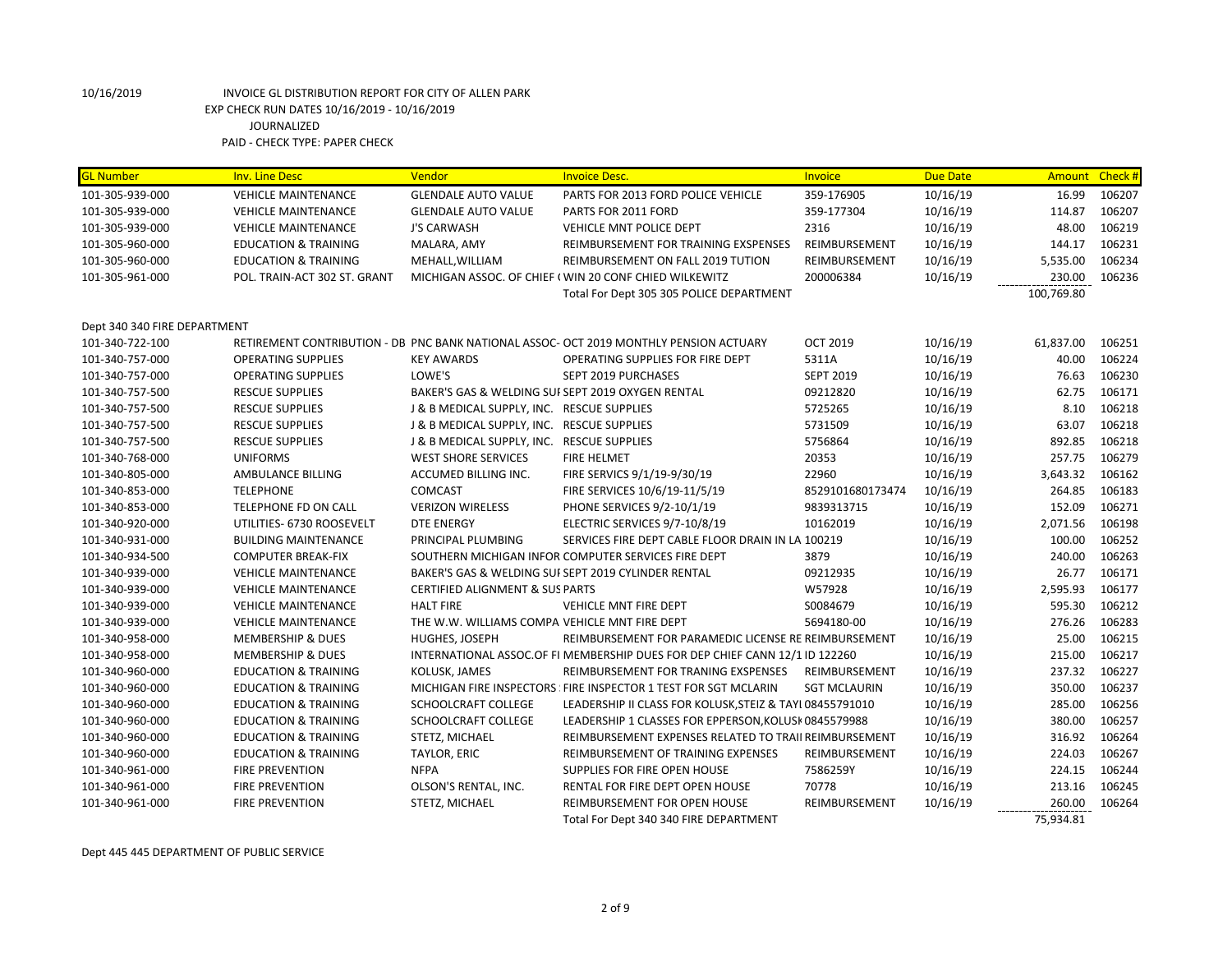| <b>GL Number</b>         | <b>Inv. Line Desc</b>                            | Vendor                                | <b>Invoice Desc.</b>                                                                    | Invoice          | <b>Due Date</b> | Amount Check # |        |
|--------------------------|--------------------------------------------------|---------------------------------------|-----------------------------------------------------------------------------------------|------------------|-----------------|----------------|--------|
| 101-445-722-100          |                                                  |                                       | RETIREMENT CONTRIBUTION - DB- PNC BANK NATIONAL ASSOC- OCT 2019 MONTHLY PENSION ACTUARY | <b>OCT 2019</b>  | 10/16/19        | 21,038.00      | 106251 |
| 101-445-757-000          | <b>OPERATING SUPPLIES</b>                        | LOWE'S                                | <b>SEPT 2019 PURCHASES</b>                                                              | <b>SEPT 2019</b> | 10/16/19        | 6.99           | 106230 |
| 101-445-757-000          | <b>OPERATING SUPPLIES</b>                        | PETTY CASH - D.P.S.                   | REIMBURSEMENT ON DPS SUPPLIES                                                           | REIMBURSEMENT    | 10/16/19        | 60.64          | 106248 |
| 101-445-768-000          | <b>UNIFORMS</b>                                  | CINTAS CORP. #0721                    | SEPT 2019 UNIFORM SERVICES DPS                                                          | 4029354386       | 10/06/19        | 76.06          | 106179 |
| 101-445-768-000          | <b>UNIFORMS</b>                                  | CINTAS CORP. #0721                    | SEPT 2019 UNIFORM SERVICES DPS                                                          | 4030003351       | 10/16/19        | 70.48          | 106179 |
| 101-445-768-000          | <b>UNIFORMS</b>                                  | CINTAS CORP. #0721                    | SEPT 2019 UNFORM SERVICES DPS                                                           | 4030500529       | 10/16/19        | 70.48          | 106179 |
| 101-445-768-000          | <b>UNIFORMS</b>                                  | CINTAS CORP. #0721                    | SEPT 2019 UNIFORM SERVICES DPS                                                          | 4031049044       | 10/16/19        | 66.76          | 106179 |
| 101-445-768-000          | <b>UNIFORMS</b>                                  | CINTAS CORP. #0721                    | SEPT 2019 UNIFORM SERVICES GARAGE                                                       | 4029354361       | 10/16/19        | 62.77          | 106179 |
| 101-445-768-000          | <b>UNIFORMS</b>                                  | CINTAS CORP. #0721                    | SEPT 2019 UNIFORM SERVICES GARAGE                                                       | 4030003412       | 10/16/19        | 50.77          | 106179 |
| 101-445-768-000          | <b>UNIFORMS</b>                                  | CINTAS CORP. #0721                    | SEPT 2019 UNIFORM SERVICES GARAGE                                                       | 4030500605       | 10/16/19        | 62.77          | 106179 |
| 101-445-768-000          | <b>UNIFORMS</b>                                  | CINTAS CORP. #0721                    | SEPT 2019 UNIFORM SERVICES GARAGE                                                       | 4031049030       | 10/16/19        | 72.77          | 106179 |
| 101-445-768-000          | <b>UNIFORMS</b>                                  | <b>FARMER, JAMES</b>                  | REIMBURSEMENT FOR REMAINING ALLOWED / REIMBURSEMENT                                     |                  | 10/16/19        | 133.77         | 106204 |
| 101-445-853-000          | TELEPHONE ROY SHIPMAN                            | <b>VERIZON WIRELESS</b>               | PHONE SERVICES 9/2-10/1/19                                                              | 9839313715       | 10/16/19        | 53.90          | 106271 |
| 101-445-920-000          | UTILITIES 16860 SOUTHFIELD                       | <b>DTE ENERGY</b>                     | ELECTRIC SERVICES 9/7-10/8/19                                                           | 10162019         | 10/16/19        | 695.29         | 106198 |
| 101-445-920-000          | UTILITIES GARAGE APT R                           | <b>DTE ENERGY</b>                     | GAS SERVICES APT R 9/1-9/30/19                                                          | 10162019         | 10/16/19        | 56.32          | 106201 |
| 101-445-926-000          | UTILITES 16430 ECORSE                            | <b>DTE ENERGY</b>                     | ELECTRIC SERVICES 9/7-10/8/19                                                           | 10162019         | 10/16/19        | 142.73         | 106198 |
| 101-445-926-000          | STREET LIGHTING TRAFFIC SIGNAL DTE ENERGY        |                                       | STREETLIGHT SERVICES 8/13-10/3/19                                                       | 10162019         | 10/16/19        | 27,697.04      | 106200 |
| 101-445-931-000          | <b>BUILDING MAINTENANCE</b>                      | <b>GRAINGER</b>                       | <b>PARTS</b>                                                                            | 9309162510       | 10/16/19        | 47.10          | 106208 |
| 101-445-934-000          | <b>EQUIPMENT MAINTENANCE</b>                     | D & L GARDEN CENTER, INC. SUPPLIES    |                                                                                         | 10219            | 10/16/19        | 149.94         | 106186 |
| 101-445-934-000          | <b>EQUIPMENT MAINTENANCE</b>                     | D & L GARDEN CENTER, INC. SUPPLIES    |                                                                                         | 10137            | 10/16/19        | 139.95         | 106186 |
| 101-445-939-000          | <b>VEHICLE MAINTENANCE</b>                       | ACME BOLT & NUT CO. INC PARTS         |                                                                                         | 78977            | 10/16/19        | 216.45         | 106163 |
| 101-445-939-000          | <b>VEHICLE MAINTENANCE</b>                       |                                       | BAKER'S GAS & WELDING SUI SEPT 2019 CYLINDER RENTAL                                     | 09212935         | 10/16/19        | 26.77          | 106171 |
| 101-445-939-000          | <b>VEHICLE MAINTENANCE</b>                       | FLEETPRIDE, INC.                      | <b>PARTS</b>                                                                            | 37319075         | 10/16/19        | 108.40         | 106206 |
| 101-445-939-000          | <b>VEHICLE MAINTENANCE</b>                       | <b>GLENDALE AUTO VALUE</b>            | <b>PARTS</b>                                                                            | 359-177217       | 10/16/19        | 6.09           | 106207 |
| 101-445-939-000          | <b>VEHICLE MAINTENANCE</b>                       | <b>MYERS TIRE SUPPLY</b>              | <b>PARTS</b>                                                                            | 94218617         | 10/16/19        | 459.94         | 106243 |
| 101-445-939-000          | <b>VEHICLE MAINTENANCE</b>                       | <b>VILLAGE FORD</b>                   | <b>PARTS</b>                                                                            | 409706           | 10/16/19        | 749.25         | 106274 |
| 101-445-939-000          | <b>VEHICLE MAINTENANCE</b>                       | <b>VILLAGE FORD</b>                   | <b>PARTS</b>                                                                            | 186975           | 10/16/19        | 230.31         | 106274 |
| 101-445-939-000          | <b>VEHICLE MAINTENANCE</b>                       | WINDER POLICE EQUIPMENT PARTS         |                                                                                         | 192150           | 10/16/19        | 302.48         | 106281 |
| 101-445-939-000          | <b>VEHICLE MAINTENANCE</b>                       | <b>WOLVERINE TRUCK SALES INCPARTS</b> |                                                                                         | 1172772          | 10/16/19        | 8.32           | 106282 |
| 101-445-960-000          | GENERAL EDUCATION/TUITION RE LOCKE, JASON        |                                       | REIMBURSEMENT FOR MIEAGE AND FOOD FOF REIMBURSEMENT                                     |                  | 10/16/19        | 200.53         | 106229 |
| 101-445-960-000          | GENERAL EDUCATION/TUITION RE PETTY CASH - D.P.S. |                                       | REIMBURSEMENT ON DPS SUPPLIES                                                           | REIMBURSEMENT    | 10/16/19        | 15.00          | 106248 |
| 101-445-960-000          | GENERAL EDUCATION/TUITION RE SHIPMAN, ROY        |                                       | REIMBURSEMENT OF MILEAGE AND FOOD FRO REIMBURSEMENT                                     |                  | 10/16/19        | 245.94         | 106259 |
|                          |                                                  |                                       | Total For Dept 445 445 DEPARTMENT OF PUBLIC SERVICE                                     |                  |                 | 53,324.01      |        |
| Dept 707 707 PARKS & REC |                                                  |                                       |                                                                                         |                  |                 |                |        |
| 101-707-783-000          | <b>PARK SUPPLIES</b>                             | LOWE'S                                | SEPT 2019 PURCHASES                                                                     | <b>SEPT 2019</b> | 10/16/19        | 23.18          | 106230 |
| 101-707-784-000          | <b>PARK SERVICES</b>                             | <b>FAST FLYERS INC</b>                | DEL AO AP NEWSLETTER                                                                    | 14215            | 10/16/19        | 1,547.00       | 106205 |
| 101-707-784-000          | <b>PARK SERVICES</b>                             | PARKWAY SERVICE INC                   | RIEL PARK PORTA RENTAL 10/15-11/14/19                                                   | A124420          | 10/16/19        | 160.00         | 106246 |
| 101-707-920-000          | <b>UTILITIES</b>                                 | <b>ALLEN PARK WATER</b>               | WATER SERVICES PARKS & REC 6/1-9/1/19                                                   | 170-RO066-15     | 10/16/19        | 15.75          | 106169 |
| 101-707-920-000          | UTILITIES-7420 QUANDT                            | <b>DTE ENERGY</b>                     | ELECTRIC SERVICES 9/7-10/8/19                                                           | 10162019         | 10/16/19        | 111.29         | 106198 |

101-707-925-800 SMART CREDIT BAL VERIZON WIRELESS PHONE SERVICES 9/2-10/1/19 9839313715 10/16/19 492.90 106271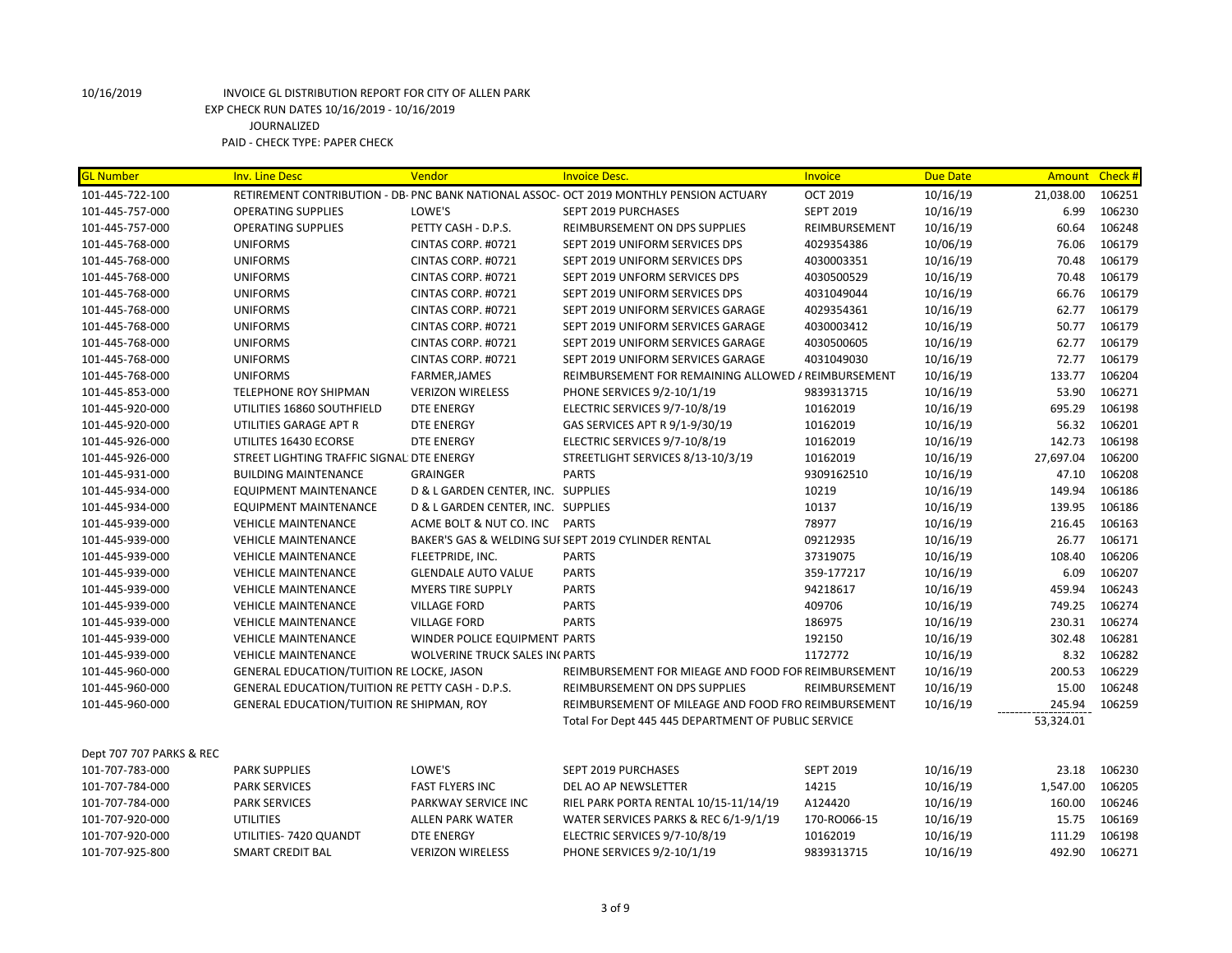| <b>VEHICLE MAINTENANCE</b><br>BAKER'S GAS & WELDING SUI SEPT 2019 CYLINDER RENTAL<br>09212935<br>10/16/19<br>26.77<br>106171<br>106182<br>1886<br>10/16/19<br>7.80<br><b>VEHICLE MAINTENANCE</b><br>CLASSIC AUTO WASH INC.<br>SEPT 2019 VEHICLE SERVICES<br>106207<br>359-176985<br>10/16/19<br>20.47<br><b>VEHICLE MAINTENANCE</b><br><b>GLENDALE AUTO VALUE</b><br><b>PARTS</b><br><b>PARTS</b><br>174258<br>10/16/19<br>89.25<br>106274<br><b>VEHICLE MAINTENANCE</b><br><b>VILLAGE FORD</b><br>106214<br>HAWKINS, PAT<br>REIMBURSEMENT ON MILEAGE 9/5-10/7/19<br>REIMBURSEMENT<br>10/16/19<br>49.22<br><b>MISCELLANEOUS</b><br>Total For Dept 707 707 PARKS & REC<br>2,543.63<br>Dept 751 751 COMMUNITY CENTER<br>106228<br><b>OPERATING SUPPLIES</b><br><b>LEONARD'S SYRUPS</b><br><b>COMM CENTER SUPPLIES</b><br>S242885<br>10/16/19<br>185.00<br>7837<br>10/16/19<br>200.00<br>106220<br>PROF. SERV. - OTHER<br>JERRY COHEN ELITE LAB INC OCT 2019 COOLING TREATMENT<br>106254<br>REDGUARD FIRE & SECURITY MONITORING OF FIRE ALARM SYSTEM OCT-DE(41810)<br>10/16/19<br>216.00<br>PROF. SERV. - OTHER<br>106254<br>PROF. SERV. - OTHER<br>REDGUARD FIRE & SECURITY MONITORING BURGLAR ALARM SYSTEM OCT-C 41811<br>10/16/19<br>177.00<br><b>UTILITIES</b><br>10/16/19<br>1,387.05<br>106169<br>ALLEN PARK WATER<br>WATER SERVICES COMM CTR 8/1-9/1/19<br>401-WH158-00<br>STREETLIGHT SERVICES 8/13-10/3/19<br>13,389.92<br>106200<br>UTILITIES COMM CENTER<br><b>DTE ENERGY</b><br>10162019<br>10/16/19<br>EXPERT HEATING & COOLING WORK ON RTU #3 FITNESS CTR NO COOLING<br>10/16/19<br>240.25<br>106203<br><b>BUILDING MAINTENANCE</b><br>W37543<br>10/16/19<br>600.00<br>106285<br><b>BUILDING MAINTENANCE</b><br>MOYLAN, LIAM<br>WATER DAMAGE IN FRONT HALLWAY AT COMI 0001<br>16,395.22<br>Total For Dept 751 751 COMMUNITY CENTER<br>Dept 864 864 RETIREE/ACTIVE HEALTHCARE<br>10/16/19<br>RETIREMENT CONTRIBUTION - GF PNC BANK NATIONAL ASSOC- OCT 2019 MONTHLY PENSION ACTUARY<br><b>OCT 2019</b><br>9,318.00<br>106251<br>9.318.00<br>Total For Dept 864 864 RETIREE/ACTIVE HEALTHCARE<br>500,721.26<br>Total For Fund 101 GENERAL FUND<br>Fund 202 MAJOR STREET FUND<br>Dept 475 475 TRAFFIC SERVICES<br>202-475-703-050<br>INTERFUND LABOR/EQUIP - TRAFF WAYNE COUNTY - ACCTS. REI TRAFFIC SIGNAL ENERGY 9/19<br>1009800<br>10/16/19<br>219.57<br>106277<br>Total For Dept 475 475 TRAFFIC SERVICES<br>219.57<br>Dept 505 CONSTRUCTION - STREETS<br><b>CAPITAL OUTLAY</b><br>GV CEMENT CONTRACTING C JOB AP-109 PMT #6 PAVEMENT REPLACEMENT AP-109<br>10/16/19<br>167,894.55<br>106287<br>167,894.55<br>Total For Dept 505 CONSTRUCTION - STREETS<br>Total For Fund 202 MAJOR STREET FUND<br>168,114.12<br>Fund 203 LOCAL STREET FUND<br>Dept 475 475 TRAFFIC SERVICES | <b>GL Number</b> | <b>Inv. Line Desc</b> | Vendor | <b>Invoice Desc.</b>                          | Invoice | <b>Due Date</b> | Amount   | Check # |
|------------------------------------------------------------------------------------------------------------------------------------------------------------------------------------------------------------------------------------------------------------------------------------------------------------------------------------------------------------------------------------------------------------------------------------------------------------------------------------------------------------------------------------------------------------------------------------------------------------------------------------------------------------------------------------------------------------------------------------------------------------------------------------------------------------------------------------------------------------------------------------------------------------------------------------------------------------------------------------------------------------------------------------------------------------------------------------------------------------------------------------------------------------------------------------------------------------------------------------------------------------------------------------------------------------------------------------------------------------------------------------------------------------------------------------------------------------------------------------------------------------------------------------------------------------------------------------------------------------------------------------------------------------------------------------------------------------------------------------------------------------------------------------------------------------------------------------------------------------------------------------------------------------------------------------------------------------------------------------------------------------------------------------------------------------------------------------------------------------------------------------------------------------------------------------------------------------------------------------------------------------------------------------------------------------------------------------------------------------------------------------------------------------------------------------------------------------------------------------------------------------------------------------------------------------------------------------------------------------------------------------------------------------------------------------------------------------------------------------------------------------------------------------------|------------------|-----------------------|--------|-----------------------------------------------|---------|-----------------|----------|---------|
|                                                                                                                                                                                                                                                                                                                                                                                                                                                                                                                                                                                                                                                                                                                                                                                                                                                                                                                                                                                                                                                                                                                                                                                                                                                                                                                                                                                                                                                                                                                                                                                                                                                                                                                                                                                                                                                                                                                                                                                                                                                                                                                                                                                                                                                                                                                                                                                                                                                                                                                                                                                                                                                                                                                                                                                          | 101-707-939-000  |                       |        |                                               |         |                 |          |         |
|                                                                                                                                                                                                                                                                                                                                                                                                                                                                                                                                                                                                                                                                                                                                                                                                                                                                                                                                                                                                                                                                                                                                                                                                                                                                                                                                                                                                                                                                                                                                                                                                                                                                                                                                                                                                                                                                                                                                                                                                                                                                                                                                                                                                                                                                                                                                                                                                                                                                                                                                                                                                                                                                                                                                                                                          | 101-707-939-000  |                       |        |                                               |         |                 |          |         |
|                                                                                                                                                                                                                                                                                                                                                                                                                                                                                                                                                                                                                                                                                                                                                                                                                                                                                                                                                                                                                                                                                                                                                                                                                                                                                                                                                                                                                                                                                                                                                                                                                                                                                                                                                                                                                                                                                                                                                                                                                                                                                                                                                                                                                                                                                                                                                                                                                                                                                                                                                                                                                                                                                                                                                                                          | 101-707-939-000  |                       |        |                                               |         |                 |          |         |
|                                                                                                                                                                                                                                                                                                                                                                                                                                                                                                                                                                                                                                                                                                                                                                                                                                                                                                                                                                                                                                                                                                                                                                                                                                                                                                                                                                                                                                                                                                                                                                                                                                                                                                                                                                                                                                                                                                                                                                                                                                                                                                                                                                                                                                                                                                                                                                                                                                                                                                                                                                                                                                                                                                                                                                                          | 101-707-939-000  |                       |        |                                               |         |                 |          |         |
|                                                                                                                                                                                                                                                                                                                                                                                                                                                                                                                                                                                                                                                                                                                                                                                                                                                                                                                                                                                                                                                                                                                                                                                                                                                                                                                                                                                                                                                                                                                                                                                                                                                                                                                                                                                                                                                                                                                                                                                                                                                                                                                                                                                                                                                                                                                                                                                                                                                                                                                                                                                                                                                                                                                                                                                          | 101-707-962-000  |                       |        |                                               |         |                 |          |         |
|                                                                                                                                                                                                                                                                                                                                                                                                                                                                                                                                                                                                                                                                                                                                                                                                                                                                                                                                                                                                                                                                                                                                                                                                                                                                                                                                                                                                                                                                                                                                                                                                                                                                                                                                                                                                                                                                                                                                                                                                                                                                                                                                                                                                                                                                                                                                                                                                                                                                                                                                                                                                                                                                                                                                                                                          |                  |                       |        |                                               |         |                 |          |         |
|                                                                                                                                                                                                                                                                                                                                                                                                                                                                                                                                                                                                                                                                                                                                                                                                                                                                                                                                                                                                                                                                                                                                                                                                                                                                                                                                                                                                                                                                                                                                                                                                                                                                                                                                                                                                                                                                                                                                                                                                                                                                                                                                                                                                                                                                                                                                                                                                                                                                                                                                                                                                                                                                                                                                                                                          |                  |                       |        |                                               |         |                 |          |         |
|                                                                                                                                                                                                                                                                                                                                                                                                                                                                                                                                                                                                                                                                                                                                                                                                                                                                                                                                                                                                                                                                                                                                                                                                                                                                                                                                                                                                                                                                                                                                                                                                                                                                                                                                                                                                                                                                                                                                                                                                                                                                                                                                                                                                                                                                                                                                                                                                                                                                                                                                                                                                                                                                                                                                                                                          | 101-751-757-000  |                       |        |                                               |         |                 |          |         |
|                                                                                                                                                                                                                                                                                                                                                                                                                                                                                                                                                                                                                                                                                                                                                                                                                                                                                                                                                                                                                                                                                                                                                                                                                                                                                                                                                                                                                                                                                                                                                                                                                                                                                                                                                                                                                                                                                                                                                                                                                                                                                                                                                                                                                                                                                                                                                                                                                                                                                                                                                                                                                                                                                                                                                                                          | 101-751-816-000  |                       |        |                                               |         |                 |          |         |
|                                                                                                                                                                                                                                                                                                                                                                                                                                                                                                                                                                                                                                                                                                                                                                                                                                                                                                                                                                                                                                                                                                                                                                                                                                                                                                                                                                                                                                                                                                                                                                                                                                                                                                                                                                                                                                                                                                                                                                                                                                                                                                                                                                                                                                                                                                                                                                                                                                                                                                                                                                                                                                                                                                                                                                                          | 101-751-816-000  |                       |        |                                               |         |                 |          |         |
|                                                                                                                                                                                                                                                                                                                                                                                                                                                                                                                                                                                                                                                                                                                                                                                                                                                                                                                                                                                                                                                                                                                                                                                                                                                                                                                                                                                                                                                                                                                                                                                                                                                                                                                                                                                                                                                                                                                                                                                                                                                                                                                                                                                                                                                                                                                                                                                                                                                                                                                                                                                                                                                                                                                                                                                          | 101-751-816-000  |                       |        |                                               |         |                 |          |         |
|                                                                                                                                                                                                                                                                                                                                                                                                                                                                                                                                                                                                                                                                                                                                                                                                                                                                                                                                                                                                                                                                                                                                                                                                                                                                                                                                                                                                                                                                                                                                                                                                                                                                                                                                                                                                                                                                                                                                                                                                                                                                                                                                                                                                                                                                                                                                                                                                                                                                                                                                                                                                                                                                                                                                                                                          | 101-751-920-000  |                       |        |                                               |         |                 |          |         |
|                                                                                                                                                                                                                                                                                                                                                                                                                                                                                                                                                                                                                                                                                                                                                                                                                                                                                                                                                                                                                                                                                                                                                                                                                                                                                                                                                                                                                                                                                                                                                                                                                                                                                                                                                                                                                                                                                                                                                                                                                                                                                                                                                                                                                                                                                                                                                                                                                                                                                                                                                                                                                                                                                                                                                                                          | 101-751-920-000  |                       |        |                                               |         |                 |          |         |
|                                                                                                                                                                                                                                                                                                                                                                                                                                                                                                                                                                                                                                                                                                                                                                                                                                                                                                                                                                                                                                                                                                                                                                                                                                                                                                                                                                                                                                                                                                                                                                                                                                                                                                                                                                                                                                                                                                                                                                                                                                                                                                                                                                                                                                                                                                                                                                                                                                                                                                                                                                                                                                                                                                                                                                                          | 101-751-931-000  |                       |        |                                               |         |                 |          |         |
|                                                                                                                                                                                                                                                                                                                                                                                                                                                                                                                                                                                                                                                                                                                                                                                                                                                                                                                                                                                                                                                                                                                                                                                                                                                                                                                                                                                                                                                                                                                                                                                                                                                                                                                                                                                                                                                                                                                                                                                                                                                                                                                                                                                                                                                                                                                                                                                                                                                                                                                                                                                                                                                                                                                                                                                          | 101-751-931-000  |                       |        |                                               |         |                 |          |         |
|                                                                                                                                                                                                                                                                                                                                                                                                                                                                                                                                                                                                                                                                                                                                                                                                                                                                                                                                                                                                                                                                                                                                                                                                                                                                                                                                                                                                                                                                                                                                                                                                                                                                                                                                                                                                                                                                                                                                                                                                                                                                                                                                                                                                                                                                                                                                                                                                                                                                                                                                                                                                                                                                                                                                                                                          |                  |                       |        |                                               |         |                 |          |         |
|                                                                                                                                                                                                                                                                                                                                                                                                                                                                                                                                                                                                                                                                                                                                                                                                                                                                                                                                                                                                                                                                                                                                                                                                                                                                                                                                                                                                                                                                                                                                                                                                                                                                                                                                                                                                                                                                                                                                                                                                                                                                                                                                                                                                                                                                                                                                                                                                                                                                                                                                                                                                                                                                                                                                                                                          |                  |                       |        |                                               |         |                 |          |         |
|                                                                                                                                                                                                                                                                                                                                                                                                                                                                                                                                                                                                                                                                                                                                                                                                                                                                                                                                                                                                                                                                                                                                                                                                                                                                                                                                                                                                                                                                                                                                                                                                                                                                                                                                                                                                                                                                                                                                                                                                                                                                                                                                                                                                                                                                                                                                                                                                                                                                                                                                                                                                                                                                                                                                                                                          | 101-864-722-100  |                       |        |                                               |         |                 |          |         |
|                                                                                                                                                                                                                                                                                                                                                                                                                                                                                                                                                                                                                                                                                                                                                                                                                                                                                                                                                                                                                                                                                                                                                                                                                                                                                                                                                                                                                                                                                                                                                                                                                                                                                                                                                                                                                                                                                                                                                                                                                                                                                                                                                                                                                                                                                                                                                                                                                                                                                                                                                                                                                                                                                                                                                                                          |                  |                       |        |                                               |         |                 |          |         |
|                                                                                                                                                                                                                                                                                                                                                                                                                                                                                                                                                                                                                                                                                                                                                                                                                                                                                                                                                                                                                                                                                                                                                                                                                                                                                                                                                                                                                                                                                                                                                                                                                                                                                                                                                                                                                                                                                                                                                                                                                                                                                                                                                                                                                                                                                                                                                                                                                                                                                                                                                                                                                                                                                                                                                                                          |                  |                       |        |                                               |         |                 |          |         |
|                                                                                                                                                                                                                                                                                                                                                                                                                                                                                                                                                                                                                                                                                                                                                                                                                                                                                                                                                                                                                                                                                                                                                                                                                                                                                                                                                                                                                                                                                                                                                                                                                                                                                                                                                                                                                                                                                                                                                                                                                                                                                                                                                                                                                                                                                                                                                                                                                                                                                                                                                                                                                                                                                                                                                                                          |                  |                       |        |                                               |         |                 |          |         |
|                                                                                                                                                                                                                                                                                                                                                                                                                                                                                                                                                                                                                                                                                                                                                                                                                                                                                                                                                                                                                                                                                                                                                                                                                                                                                                                                                                                                                                                                                                                                                                                                                                                                                                                                                                                                                                                                                                                                                                                                                                                                                                                                                                                                                                                                                                                                                                                                                                                                                                                                                                                                                                                                                                                                                                                          |                  |                       |        |                                               |         |                 |          |         |
|                                                                                                                                                                                                                                                                                                                                                                                                                                                                                                                                                                                                                                                                                                                                                                                                                                                                                                                                                                                                                                                                                                                                                                                                                                                                                                                                                                                                                                                                                                                                                                                                                                                                                                                                                                                                                                                                                                                                                                                                                                                                                                                                                                                                                                                                                                                                                                                                                                                                                                                                                                                                                                                                                                                                                                                          |                  |                       |        |                                               |         |                 |          |         |
|                                                                                                                                                                                                                                                                                                                                                                                                                                                                                                                                                                                                                                                                                                                                                                                                                                                                                                                                                                                                                                                                                                                                                                                                                                                                                                                                                                                                                                                                                                                                                                                                                                                                                                                                                                                                                                                                                                                                                                                                                                                                                                                                                                                                                                                                                                                                                                                                                                                                                                                                                                                                                                                                                                                                                                                          |                  |                       |        |                                               |         |                 |          |         |
|                                                                                                                                                                                                                                                                                                                                                                                                                                                                                                                                                                                                                                                                                                                                                                                                                                                                                                                                                                                                                                                                                                                                                                                                                                                                                                                                                                                                                                                                                                                                                                                                                                                                                                                                                                                                                                                                                                                                                                                                                                                                                                                                                                                                                                                                                                                                                                                                                                                                                                                                                                                                                                                                                                                                                                                          |                  |                       |        |                                               |         |                 |          |         |
|                                                                                                                                                                                                                                                                                                                                                                                                                                                                                                                                                                                                                                                                                                                                                                                                                                                                                                                                                                                                                                                                                                                                                                                                                                                                                                                                                                                                                                                                                                                                                                                                                                                                                                                                                                                                                                                                                                                                                                                                                                                                                                                                                                                                                                                                                                                                                                                                                                                                                                                                                                                                                                                                                                                                                                                          | 202-505-985-000  |                       |        |                                               |         |                 |          |         |
|                                                                                                                                                                                                                                                                                                                                                                                                                                                                                                                                                                                                                                                                                                                                                                                                                                                                                                                                                                                                                                                                                                                                                                                                                                                                                                                                                                                                                                                                                                                                                                                                                                                                                                                                                                                                                                                                                                                                                                                                                                                                                                                                                                                                                                                                                                                                                                                                                                                                                                                                                                                                                                                                                                                                                                                          |                  |                       |        |                                               |         |                 |          |         |
|                                                                                                                                                                                                                                                                                                                                                                                                                                                                                                                                                                                                                                                                                                                                                                                                                                                                                                                                                                                                                                                                                                                                                                                                                                                                                                                                                                                                                                                                                                                                                                                                                                                                                                                                                                                                                                                                                                                                                                                                                                                                                                                                                                                                                                                                                                                                                                                                                                                                                                                                                                                                                                                                                                                                                                                          |                  |                       |        |                                               |         |                 |          |         |
|                                                                                                                                                                                                                                                                                                                                                                                                                                                                                                                                                                                                                                                                                                                                                                                                                                                                                                                                                                                                                                                                                                                                                                                                                                                                                                                                                                                                                                                                                                                                                                                                                                                                                                                                                                                                                                                                                                                                                                                                                                                                                                                                                                                                                                                                                                                                                                                                                                                                                                                                                                                                                                                                                                                                                                                          |                  |                       |        |                                               |         |                 |          |         |
|                                                                                                                                                                                                                                                                                                                                                                                                                                                                                                                                                                                                                                                                                                                                                                                                                                                                                                                                                                                                                                                                                                                                                                                                                                                                                                                                                                                                                                                                                                                                                                                                                                                                                                                                                                                                                                                                                                                                                                                                                                                                                                                                                                                                                                                                                                                                                                                                                                                                                                                                                                                                                                                                                                                                                                                          |                  |                       |        |                                               |         |                 |          |         |
| INTERFUND LABOR/EQUIP - TRAFF HADDIX ELECTRIC                                                                                                                                                                                                                                                                                                                                                                                                                                                                                                                                                                                                                                                                                                                                                                                                                                                                                                                                                                                                                                                                                                                                                                                                                                                                                                                                                                                                                                                                                                                                                                                                                                                                                                                                                                                                                                                                                                                                                                                                                                                                                                                                                                                                                                                                                                                                                                                                                                                                                                                                                                                                                                                                                                                                            | 203-475-703-050  |                       |        | MATERIAL AND LABOR TO REPAIR BROKEN PIPI 9627 |         | 10/16/19        | 1,875.00 | 106211  |
| 1,875.00<br>Total For Dept 475 475 TRAFFIC SERVICES                                                                                                                                                                                                                                                                                                                                                                                                                                                                                                                                                                                                                                                                                                                                                                                                                                                                                                                                                                                                                                                                                                                                                                                                                                                                                                                                                                                                                                                                                                                                                                                                                                                                                                                                                                                                                                                                                                                                                                                                                                                                                                                                                                                                                                                                                                                                                                                                                                                                                                                                                                                                                                                                                                                                      |                  |                       |        |                                               |         |                 |          |         |

Dept 479 PRESERVATION - STREETS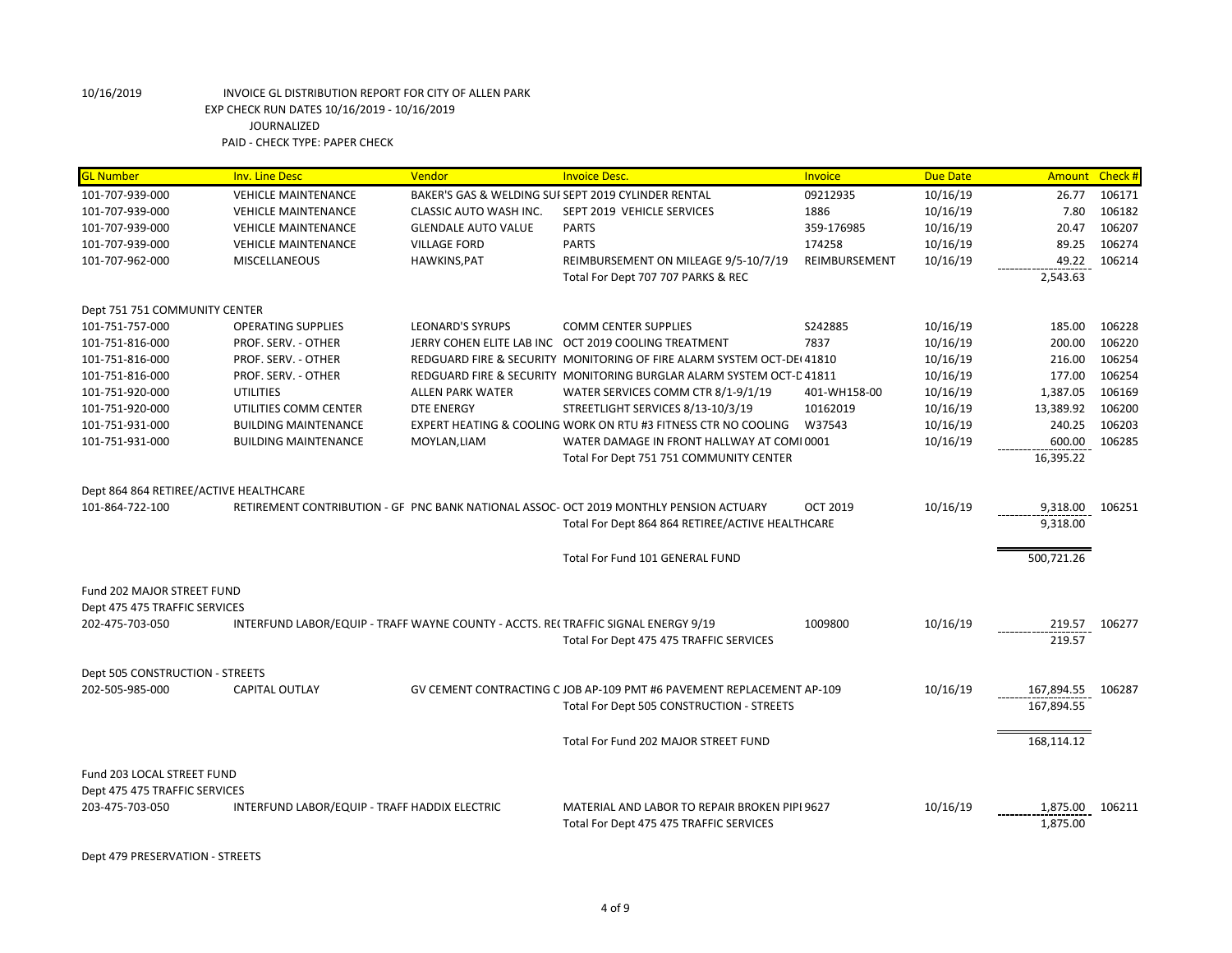| <b>GL Number</b>                  | <b>Inv. Line Desc</b>         | Vendor                                         | <b>Invoice Desc.</b>                                                                    | Invoice          | <b>Due Date</b> | <b>Amount</b>   | Check # |
|-----------------------------------|-------------------------------|------------------------------------------------|-----------------------------------------------------------------------------------------|------------------|-----------------|-----------------|---------|
| 203-479-801-200                   | MILLAGE - CONSTRUCTION        |                                                | GV CEMENT CONTRACTING C JOB AP-109 PMT #6 PAVEMENT REPLACEMENT AP-109                   |                  | 10/16/19        | 7,615.44        | 106287  |
| 203-479-801-220                   | PROF'L SERVICES - TREES       |                                                | ADVANTAGE PEST CONTROL SEPT 2019 TREAT AND REMOVE HORNETS NEST SEPT 2019                |                  | 10/16/19        | 350.00          | 106165  |
| 203-479-801-220                   | PROF'L SERVICES - TREES       | T-N-T TREE SERVICE INC                         | TREE REMOVAL & CLEAN UP GARFIELD & BUCK 600176                                          |                  | 10/16/19        | 3,025.00        | 106265  |
| 203-479-801-220                   | PROF'L SERVICES - TREES       | T-N-T TREE SERVICE INC                         | TREE REMOVAL & CLEAN UP MORRIS AVE                                                      | 600178           | 10/16/19        | 6,400.00        | 106265  |
|                                   |                               |                                                | Total For Dept 479 PRESERVATION - STREETS                                               |                  |                 | 17,390.44       |         |
| Dept 483 ADMINISTRATION - STREETS |                               |                                                |                                                                                         |                  |                 |                 |         |
| 203-483-820-000                   | ENGINEERING                   | <b>BUCCILLI GROUP, LLC</b>                     | <b>INSPECTION SERVICES LOCAL STREETS</b>                                                | 3652             | 10/16/19        | 3,672.00 106284 |         |
|                                   |                               |                                                | Total For Dept 483 ADMINISTRATION - STREETS                                             |                  |                 | 3,672.00        |         |
|                                   |                               |                                                | Total For Fund 203 LOCAL STREET FUND                                                    |                  |                 | 22,937.44       |         |
| Fund 226 RUBBISH FUND             |                               |                                                |                                                                                         |                  |                 |                 |         |
| Dept 450 450 RUBBISH              |                               |                                                |                                                                                         |                  |                 |                 |         |
| 226-450-817-000                   | <b>WASTE DISPOSAL</b>         | ADVANCED DISPOSAL SERVIC OCT 2019 BULK SERVICE |                                                                                         | V30001798613     | 10/16/19        | 141,319.06      | 106164  |
|                                   |                               |                                                | Total For Dept 450 450 RUBBISH                                                          |                  |                 | 141,319.06      |         |
|                                   |                               |                                                | Total For Fund 226 RUBBISH FUND                                                         |                  |                 | 141,319.06      |         |
| Fund 249 BUILDING FUND            |                               |                                                |                                                                                         |                  |                 |                 |         |
| Dept 371 371 BUILDING DEPARTMENT  |                               |                                                |                                                                                         |                  |                 |                 |         |
| 249-371-722-100                   |                               |                                                | RETIREMENT CONTRIBUTION- DB I PNC BANK NATIONAL ASSOC- OCT 2019 MONTHLY PENSION ACTUARY | <b>OCT 2019</b>  | 10/16/19        | 5,208.00        | 106251  |
| 249-371-821-000                   | <b>MECHANICAL INSPECTIONS</b> | CARNILL, STEVE                                 | SEPT 2019 MECHANICAL INSPECTIONS                                                        | <b>SEPT 2019</b> | 10/16/19        | 2,519.30        | 106175  |
| 249-371-821-500                   | <b>BUILDING INSPECTOR</b>     |                                                | MECHANICAL SAFETY & CON: SEPT 2019 BUILDING INSPECTIONS                                 | <b>SEPT 2019</b> | 10/16/19        | 240.00          | 106233  |
| 249-371-822-000                   | PLUMBING INSPECTIONS          | HALASH, JEROME                                 | SEPT 2019 PLUMBING INSPECTIONS                                                          | <b>SEPT 2019</b> | 10/16/19        | 1,236.90        | 106213  |
| 249-371-853-000                   | <b>TELEPHONE MATT BAKER</b>   | <b>VERIZON WIRELESS</b>                        | PHONE SERVICES 9/2-10/1/19                                                              | 9839313715       | 10/16/19        | 232.12          | 106271  |
|                                   |                               |                                                | Total For Dept 371 371 BUILDING DEPARTMENT                                              |                  |                 | 9,436.32        |         |
|                                   |                               |                                                | Total For Fund 249 BUILDING FUND                                                        |                  |                 | 9,436.32        |         |
| Fund 250 DDA OPERATING            |                               |                                                |                                                                                         |                  |                 |                 |         |
| Dept 000                          |                               |                                                |                                                                                         |                  |                 |                 |         |
| 250-000-716-000                   | <b>MEDICAL</b>                | KIBBY, JENNIFER                                | SEPT 2019 BC/BS CHGES                                                                   | <b>SEPT 2019</b> | 10/16/19        | 989.64          | 106225  |
| 250-000-716-000                   | <b>MEDICAL</b>                | KIBBY, JENNIFER                                | OCT 2019 BC/BS CHARGES                                                                  | <b>OCT 2019</b>  | 10/16/19        | 989.64          | 106225  |
| 250-000-718-000                   | <b>OPTICAL</b>                | KIBBY, JENNIFER                                | SEPT 2019 BC/BS CHGES                                                                   | <b>SEPT 2019</b> | 10/16/19        | 13.00           | 106225  |
| 250-000-718-000                   | <b>OPTICAL</b>                | KIBBY, JENNIFER                                | OCT 2019 BC/BS CHARGES                                                                  | <b>OCT 2019</b>  | 10/16/19        | 13.00           | 106225  |
| 250-000-720-000                   | <b>DENTAL</b>                 | KIBBY, JENNIFER                                | SEPT 2019 BC/BS CHGES                                                                   | <b>SEPT 2019</b> | 10/16/19        | 28.86           | 106225  |
| 250-000-720-000                   | <b>DENTAL</b>                 | KIBBY, JENNIFER                                | OCT 2019 BC/BS CHARGES                                                                  | <b>OCT 2019</b>  | 10/16/19        | 28.86           | 106225  |
| 250-000-801-001                   | <b>LAWN SERVICES</b>          |                                                | SEASONAL PROPERTY MANA( SEPT 2019 MOWING SERVICES DDA OFFICE                            | 1975             | 10/16/19        | 1,162.00        | 106258  |
| 250-000-826-000                   | <b>LEGAL SERVICES</b>         | MILLER & MILLER, P.C.                          | AUG 2019 RETAINER SERVICES DDA OFFICE                                                   | A-9032019        | 10/16/19        | 1,250.00        | 106238  |
| 250-000-826-000                   | <b>LEGAL SERVICES</b>         | MILLER & MILLER, P.C.                          | JULY 2019 RETAINER SERVICES DDA OFFICE                                                  | A-8012019        | 10/16/19        | 1,250.00        | 106238  |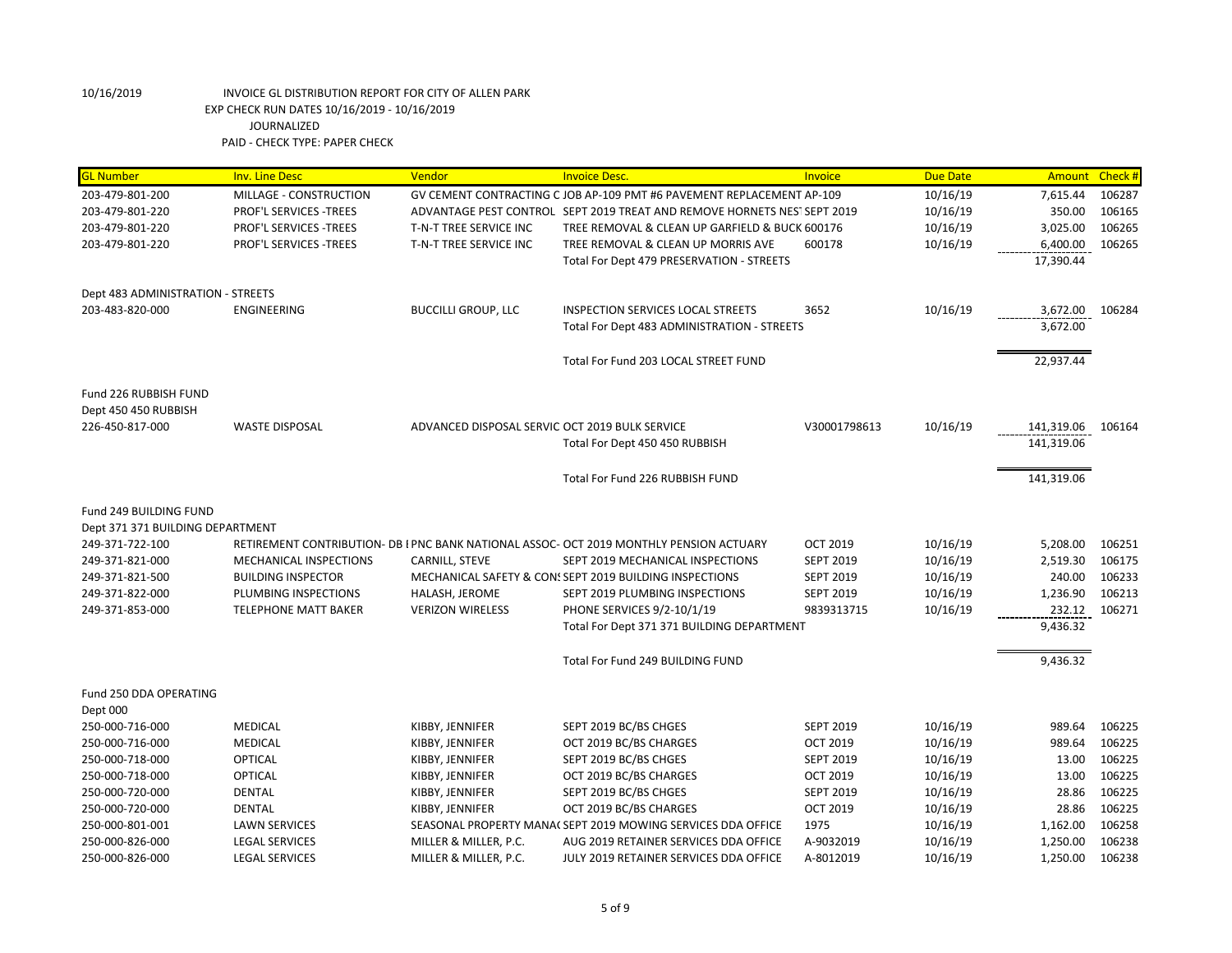| <b>GL Number</b>                             | <b>Inv. Line Desc</b>                        | Vendor                  | <b>Invoice Desc.</b>                                      | <b>Invoice</b>   | <b>Due Date</b> | Amount    | Check # |
|----------------------------------------------|----------------------------------------------|-------------------------|-----------------------------------------------------------|------------------|-----------------|-----------|---------|
| 250-000-826-000                              | <b>LEGAL SERVICES</b>                        | MILLER & MILLER, P.C.   | SEPT 2019 LEGAL SERVICES                                  | A-10012019       | 10/16/19        | 1,250.00  | 106238  |
| 250-000-920-000                              | <b>UTILITIES</b>                             | <b>ALLEN PARK WATER</b> | WATER SERVICES DDA OFFICE 6/1/19-9/1/19                   | 010-AL065-43 S   | 10/16/19        | 58.92     | 106169  |
| 250-000-920-000                              | UTILITIES 8/6-9/4/19                         | <b>DTE ENERGY</b>       | PARKING LOT LIGHTS 8/6-10/4/19 5301 ALLEN 910006782213 A  |                  | 10/16/19        | 167.94    | 106192  |
| 250-000-920-000                              | UTILITIES 17425 ECORSE                       | <b>DTE ENERGY</b>       | PARKING LOT LIGHTS 7/12-8/9/19                            | 910007536873 J   | 10/16/19        | 55.79     | 106193  |
| 250-000-920-000                              | UTILITIES 8/3-9/3/19                         | <b>DTE ENERGY</b>       | UTILITIES 8/3-10/3/19 5951 N ALLEN                        | 910007536998 A   | 10/16/19        | 396.06    | 106194  |
| 250-000-920-000                              | UTILITIES 15500 BEATRICE                     | DTE ENERGY              | PARKING LOT LIGHTS 8/3-9/3/19                             | 910005331970 A   | 10/16/19        | 212.49    | 106195  |
| 250-000-920-000                              | UTILITIES 6543 ALLEN RD                      | <b>DTE ENERGY</b>       | UTILITIES 8/3-8/30/19                                     | 910021109236 A   | 10/16/19        | 38.73     | 106196  |
| 250-000-920-000                              | UTILITIES 5543 ALLEN RD                      | <b>DTE ENERGY</b>       | PARKING LOT LIGHTS 8/3-9/3/19                             | 910007536873 A   | 10/16/19        | 144.48    | 106197  |
| 250-000-931-000                              | <b>BUILDING MAINTENANCE</b>                  | <b>HADDIX ELECTRIC</b>  | SEPT 2019 MATERIAL & LABOR INSPECTION OF 9706             |                  | 10/16/19        | 2,227.00  | 106211  |
| 250-000-931-000                              | <b>BUILDING MAINTENANCE</b>                  | <b>HADDIX ELECTRIC</b>  | JULY 2019 LIGHT CHECK DDA OFFICE                          | 9651             | 10/16/19        | 1,890.00  | 106211  |
| 250-000-931-000                              | <b>BUILDING MAINTENANCE</b>                  | PROPERTY MANAGEMENT     | AUG WINDOW CLEANING DDA OFFICE                            | 9877             | 10/16/19        | 45.00     | 106253  |
| 250-000-931-000                              | <b>BUILDING MAINTENANCE</b>                  | PROPERTY MANAGEMENT     | JULY 2019 WINDOW WASHING DDA OFFICE                       | 9878             | 10/16/19        | 30.00     | 106253  |
| 250-000-931-000                              | <b>BUILDING MAINTENANCE</b>                  | PROPERTY MANAGEMENT     | JUNE 2019 WINDOW WASHING DDA OFFICE                       | 9876             | 10/16/19        | 30.00     | 106253  |
| 250-000-942-000                              | <b>RENT</b>                                  | JO NICK PROPERTIERS LLC | DDA OFFICE ANNUAL RENT                                    | 259              | 10/16/19        | 10,500.00 | 106221  |
| 250-000-960-000                              | MARKETING/PROMOTIONS                         |                         | BRENDEL'S SEPTIC TANK SER\ TAT PORTAL RENTAL 9/13-9/15/19 | 170977           | 10/16/19        | 165.00    | 106173  |
| 250-000-960-000                              | MARKETING/PROMOTIONS                         |                         | BRENDEL'S SEPTIC TANK SER\ FM PORTA RENTAL 9/15-10/12/19  | 170258           | 10/16/19        | 160.00    | 106173  |
| 250-000-960-000                              | MARKETING/PROMOTIONS                         | MANNINO, ANN MARIE      | REFUND ON MADE IN MICH REGISTRATION                       | <b>REFUND</b>    | 10/16/19        | 150.00    | 106232  |
| 250-000-960-000                              | MARKETING/PROMOTIONS                         | <b>MEL PRINTING</b>     | MIM TICKETS FOR DDA OFFICE                                | 38975            | 10/16/19        | 345.00    | 106235  |
| 250-000-960-000                              | MARKETING/PROMOTIONS                         | OLSON'S RENTAL, INC.    | 2019 MADE IN MICHIGAN SERVICES                            | 69245            | 10/16/19        | 4,384.20  | 106245  |
| 250-000-960-000                              | MARKETING/PROMOTIONS                         | OLSON'S RENTAL, INC.    | <b>UMBRELLA TABLE RENTALS</b>                             | 70422            | 10/16/19        | 280.00    | 106245  |
| 250-000-960-000                              | MARKETING/PROMOTIONS                         | OLSON'S RENTAL, INC.    | <b>STAGE RENTAL</b>                                       | 70730            | 10/16/19        | 113.00    | 106245  |
| 250-000-960-000                              | MARKETING/PROMOTIONS                         | ALLEGRA MARKETING       | <b>TAT COLORING BOOK</b>                                  | 7880             | 10/16/19        | 379.95    | 106280  |
| 250-000-960-000                              | MARKETING/PROMOTIONS                         | ALLEGRA MARKETING       | <b>TAT FLYERS</b>                                         | 7870             | 10/16/19        | 464.95    | 106280  |
| 250-000-962-000                              | <b>MISCELLANEOUS</b>                         |                         | DOWNRIVER PEST CONTROL SEPT 2019 QUANDT ALLEY MNT         | <b>SEPT 2019</b> | 10/16/19        | 130.00    | 106191  |
| 250-000-975-000                              | <b>DESIGN COMMITTEE</b>                      | KA DESIGNS/KYLE ALEF    | DESIGN ASSISTANCE MASONIC LODGE                           | 19011.1          | 10/16/19        | 250.00    | 106222  |
|                                              |                                              |                         | Total For Dept 000                                        |                  |                 | 29,593.51 |         |
|                                              |                                              |                         | Total For Fund 250 DDA OPERATING                          |                  |                 | 29,593.51 |         |
| Fund 266 DRUG FORFEITURE - STATE<br>Dept 000 |                                              |                         |                                                           |                  |                 |           |         |
| 266-000-657-000                              | FORFEITED MONIES-STATE&LOCAL TAYLOR, CITY OF |                         | GUN RANGE RENTAL 7/30,8/20,8/27,9/17/19                   | INV0012243       | 10/16/19        | 1,200.00  | 106266  |
| 266-000-962-000                              | <b>MISCELLANEOUS</b>                         | <b>APPOA</b>            | <b>CHALLENGE COINS</b>                                    | POLICE DEPT      | 10/16/19        | 300.00    | 106168  |
| 266-000-985-000                              | <b>CAPITAL OUTLAY</b>                        | SIGNATURE FORD L-M      | 2 2020 FORD POLICE VEHICLES                               | 9642V            | 10/16/19        | 69,118.00 | 106260  |
|                                              |                                              |                         | Total For Dept 000                                        |                  |                 | 70,618.00 |         |
|                                              |                                              |                         | Total For Fund 266 DRUG FORFEITURE - STATE                |                  |                 | 70,618.00 |         |
| Fund 271 LIBRARY<br>Dept 000                 |                                              |                         |                                                           |                  |                 |           |         |
| 271-000-757-000                              | <b>OPERATING SUPPLIES</b>                    | PETTY CASH - LIBRARY    | REIMBURSEMENT OF PETTY CASH LIBRARY                       | REIMBURSEMENT    | 10/16/19        | 103.14    | 106249  |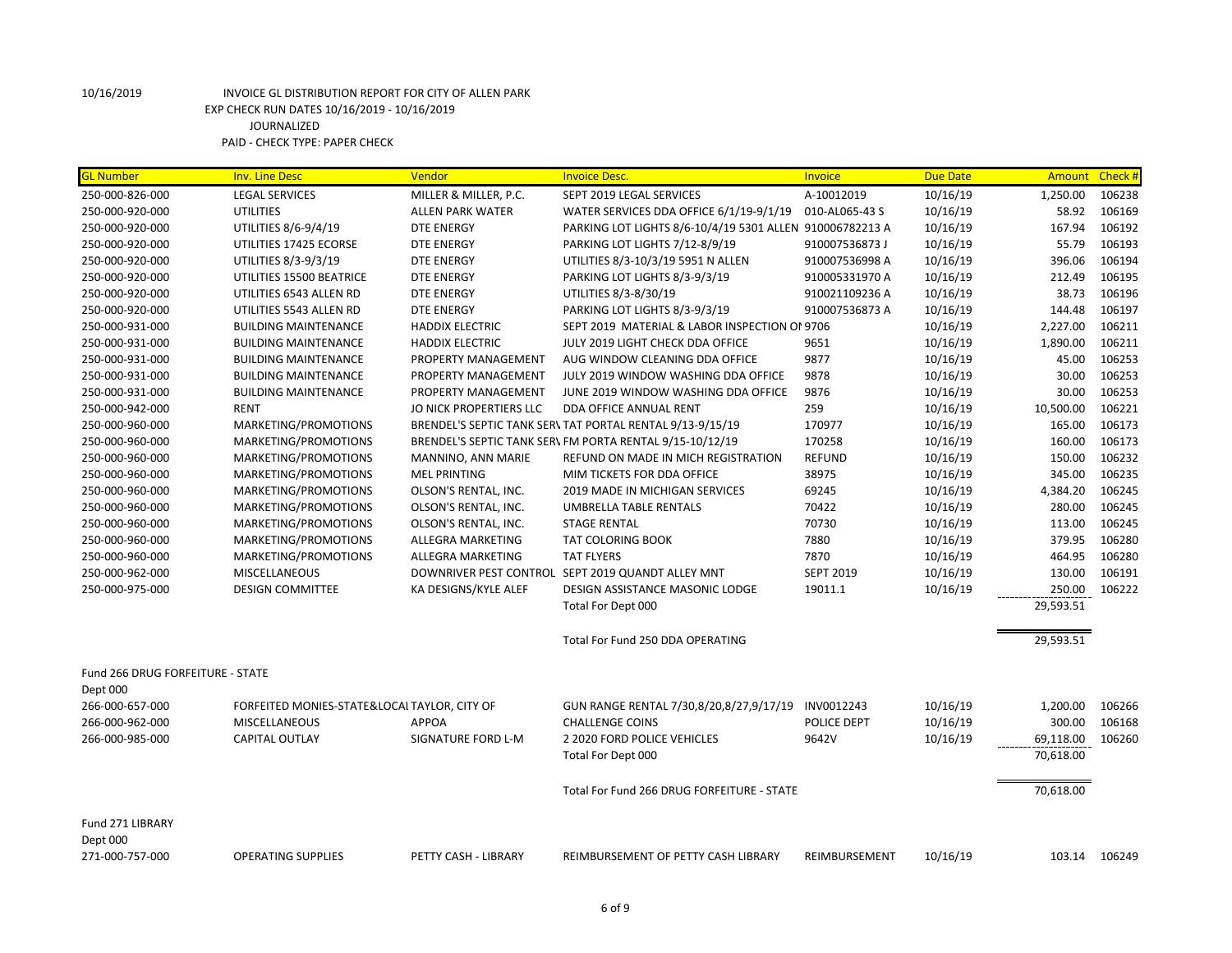| <b>GL Number</b>       | <b>Inv. Line Desc</b>                              | Vendor                                      | <b>Invoice Desc.</b>                                                                                 | Invoice        | <b>Due Date</b> | Amount Check #          |        |
|------------------------|----------------------------------------------------|---------------------------------------------|------------------------------------------------------------------------------------------------------|----------------|-----------------|-------------------------|--------|
| 271-000-827-000        | <b>LIBRARY SERVICES</b>                            | THE LIBRARY NETWORK                         | PC SUPPORT MISC LISC RENEWALS EMAIL ACCT 65035                                                       |                | 10/16/19        | 4,889.50                | 106269 |
| 271-000-827-000        | <b>LIBRARY SERVICES</b>                            | THE LIBRARY NETWORK                         | SUBSCIPTION ORDERING AND INVOICING LIBRA 65009                                                       |                | 10/16/19        | 338.17                  | 106269 |
| 271-000-827-000        | <b>LIBRARY SERVICES</b>                            | THE LIBRARY NETWORK                         | <b>CIRCUIT COST LIBRARY</b>                                                                          | 64833          | 10/16/19        | 1,789.47                | 106269 |
| 271-000-827-000        | <b>LIBRARY SERVICES</b>                            | THE LIBRARY NETWORK                         | <b>SAM CLIENTS LIBRARY</b>                                                                           | 64769          | 10/16/19        | 140.00                  | 106269 |
| 271-000-827-000        | <b>LIBRARY SERVICES</b>                            | THE LIBRARY NETWORK                         | OPTIPLEX 3060SFF W10 W/DVD                                                                           | 64770          | 10/16/19        | 6,038.48                | 106269 |
| 271-000-827-000        | <b>LIBRARY SERVICES</b>                            | UNIQUE MANAGEMENT SERV SEPT 2019 PLACEMENTS |                                                                                                      | 559976         | 10/16/19        | 53.70                   | 106270 |
| 271-000-828-000        | <b>MATERIALS</b>                                   | <b>BAKER &amp; TAYLOR</b>                   | <b>MATERIALS FOR LIBRARY</b>                                                                         | 2034821218     | 10/16/19        | 118.33                  | 106170 |
| 271-000-828-000        | <b>MATERIALS</b>                                   |                                             | CITY OF BERKLEY PUBLIC LIBR PMT FOR BOOK WATER DAMAGED                                               | <b>REFUND</b>  | 10/16/19        | 17.99                   | 106181 |
| 271-000-828-000        | <b>MATERIALS</b>                                   | TEI LANDMARK AUDIO                          | ADDING FUNDS TO ADV PURCHASE PLAN LIB 1(11865226                                                     |                | 10/16/19        | 2,000.00                | 106268 |
| 271-000-920-000        | UTILITIES 8100 ALLEN RD                            | <b>DTE ENERGY</b>                           | ELECTRIC SERVICES 9/7-10/8/19                                                                        | 10162019       | 10/16/19        | 1,681.47                | 106198 |
| 271-000-931-000        | <b>BUILDING MAINTENANCE</b>                        |                                             | COVERALL NORTH AMERICA COMM CLEANING LIBRARY 10/1-10/31/19                                           | 1340265040     | 10/16/19        | 835.00                  | 106185 |
| 271-000-931-000        | <b>BUILDING MAINTENANCE</b>                        | RMG OUTDOOR SERVICES                        | SEPT 2019 LAWN SERVICES FOR LIBRARY                                                                  | 28309          | 10/16/19        | 180.00                  | 106255 |
|                        |                                                    |                                             | Total For Dept 000                                                                                   |                |                 | 18,185.25               |        |
|                        |                                                    |                                             | <b>Total For Fund 271 LIBRARY</b>                                                                    |                |                 | 18,185.25               |        |
| Fund 592 WATER & SEWER |                                                    |                                             |                                                                                                      |                |                 |                         |        |
| Dept 600 WATER         |                                                    |                                             |                                                                                                      |                |                 |                         |        |
| 592-600-745-400        | <b>METER MAINTENANCE</b>                           | ETNA SUPPLY COMPANY                         | <b>PARTS</b>                                                                                         | S103263763.001 | 10/16/19        | 4,378.56                | 106202 |
| 592-600-745-400        | <b>METER MAINTENANCE</b>                           | PETTY CASH - WATER                          | REIMBURSEMENT ON PETTY CASH WATER DEP REIMBURSEMENT                                                  |                | 10/16/19        | 2.32                    | 106250 |
| 592-600-873-000        | <b>MAIN MAINTENANCE</b>                            | CORE & MAIN LP                              | <b>PARTS</b>                                                                                         | L232573        | 10/16/19        | 850.00                  | 106184 |
| 592-600-873-000        | <b>MAIN MAINTENANCE</b>                            | <b>CORE &amp; MAIN LP</b>                   | <b>PARTS</b>                                                                                         | L284361        | 10/16/19        | 702.00                  | 106184 |
| 592-600-873-000        | <b>MAIN MAINTENANCE</b>                            | D & L GARDEN CENTER, INC. TOPSOIL           |                                                                                                      | 10211          | 10/16/19        | 84.00                   | 106186 |
| 592-600-873-000        | <b>MAIN MAINTENANCE</b>                            | D & L GARDEN CENTER, INC. TOPSOIL           |                                                                                                      | 10208          | 10/16/19        | 84.00                   | 106186 |
| 592-600-873-000        | <b>MAIN MAINTENANCE</b>                            | <b>SLC METER INC</b>                        | <b>REPAIR CLAMPS FOR WATERMAINS</b>                                                                  | 254480         | 10/16/19        | 639.95                  | 106261 |
| 592-600-926-050        | PURCHASED WATER                                    |                                             | GREAT LAKES WATER AUTHO AUG 2019 WHOLESALE WATER USAGE                                               | AUGWHOLESALE   | 10/16/19        | 226,435.80              | 106187 |
| 592-600-939-000        | <b>VEHICLE MAINTENANCE</b>                         | <b>J'S CARWASH</b>                          | <b>GOLD EXTERIOR WASH FOR AUG &amp; SEPT</b>                                                         | 2315           |                 | 42.00                   | 106219 |
| 592-600-939-000        | <b>VEHICLE MAINTENANCE</b>                         | WINDER POLICE EQUIPMENT PARTS               |                                                                                                      | 192150         | 10/16/19        | 302.48                  | 106281 |
| 592-600-978-004        | <b>CROSS CONNECTION PROGRAM</b>                    |                                             | SEPT 2019 CROSS CONN COMMERCIAL INSPECT 0054058-IN                                                   |                | 10/16/19        |                         | 106216 |
|                        | <b>CROSS CONNECTION PROGRAM</b>                    | HYDRO DESIGNS, INC.                         | SEPT 2019 CROSS CONN RESIDENTAL INSPECTI(0053829-IN                                                  |                | 10/16/19        | 1,500.00                | 106216 |
| 592-600-978-004        |                                                    | HYDRO DESIGNS, INC.                         | AIS CONSTRUCTION EQUIPMI 2020 FELLING FT30-2LP TRAILER DECK OVER RAH54268                            |                | 10/16/19        | 4,934.00                |        |
| 592-600-985-000        | CAPITAL OUTLAY                                     |                                             |                                                                                                      |                | 10/16/19        | 21,703.68               | 106166 |
| 592-600-985-000        | <b>CAPITAL OUTLAY</b>                              |                                             | GV CEMENT CONTRACTING C JOB-107 PMT #4 ON WATER MAIN REPLACEME JOB - 107<br>Total For Dept 600 WATER |                | 10/16/19        | 51,134.57<br>312,793.36 | 106287 |
|                        |                                                    |                                             |                                                                                                      |                |                 |                         |        |
| Dept 601 601 SEWER     |                                                    |                                             |                                                                                                      |                |                 |                         |        |
| 592-601-712-000        | CLOTHING, CLEANING & TECH SKILI CINTAS CORP. #0721 |                                             | SEPT 2019 UNIFORM SERVICES WATER DEPT                                                                | 4030003350     | 10/16/19        | 61.89                   | 106179 |
| 592-601-712-000        | CLOTHING, CLEANING & TECH SKILI CINTAS CORP. #0721 |                                             | SEPT 2019 UNIFORM SERVICES WATER DEPT                                                                | 4030500568     | 10/16/19        | 58.17                   | 106179 |
| 592-601-712-000        | CLOTHING, CLEANING & TECH SKILI CINTAS CORP. #0721 |                                             | SEPT 2019 UNIFORM SERVICES WATER DEPT                                                                | 4031049010     | 10/16/19        | 58.17                   | 106179 |
| 592-601-712-000        | CLOTHING, CLEANING & TECH SKILI CINTAS CORP. #0721 |                                             | SEPT 2019 UNIFORM SERVICES WATER DEPT                                                                | 4029354463     | 10/16/19        | 74.91                   | 106179 |
| 592-601-757-000        | <b>OPERATING SUPPLIES</b>                          | <b>SMART BILL</b>                           | OCT 2019 WATER BILLS AND SUPPLIES                                                                    | 39051-S        | 10/16/19        | 1,943.00                | 106262 |
| 592-601-900-000        | PRINTING & PUBLISHING                              | PETTY CASH - WATER                          | REIMBURSEMENT ON PETTY CASH WATER DEP REIMBURSEMENT                                                  |                | 10/16/19        | 12.00                   | 106250 |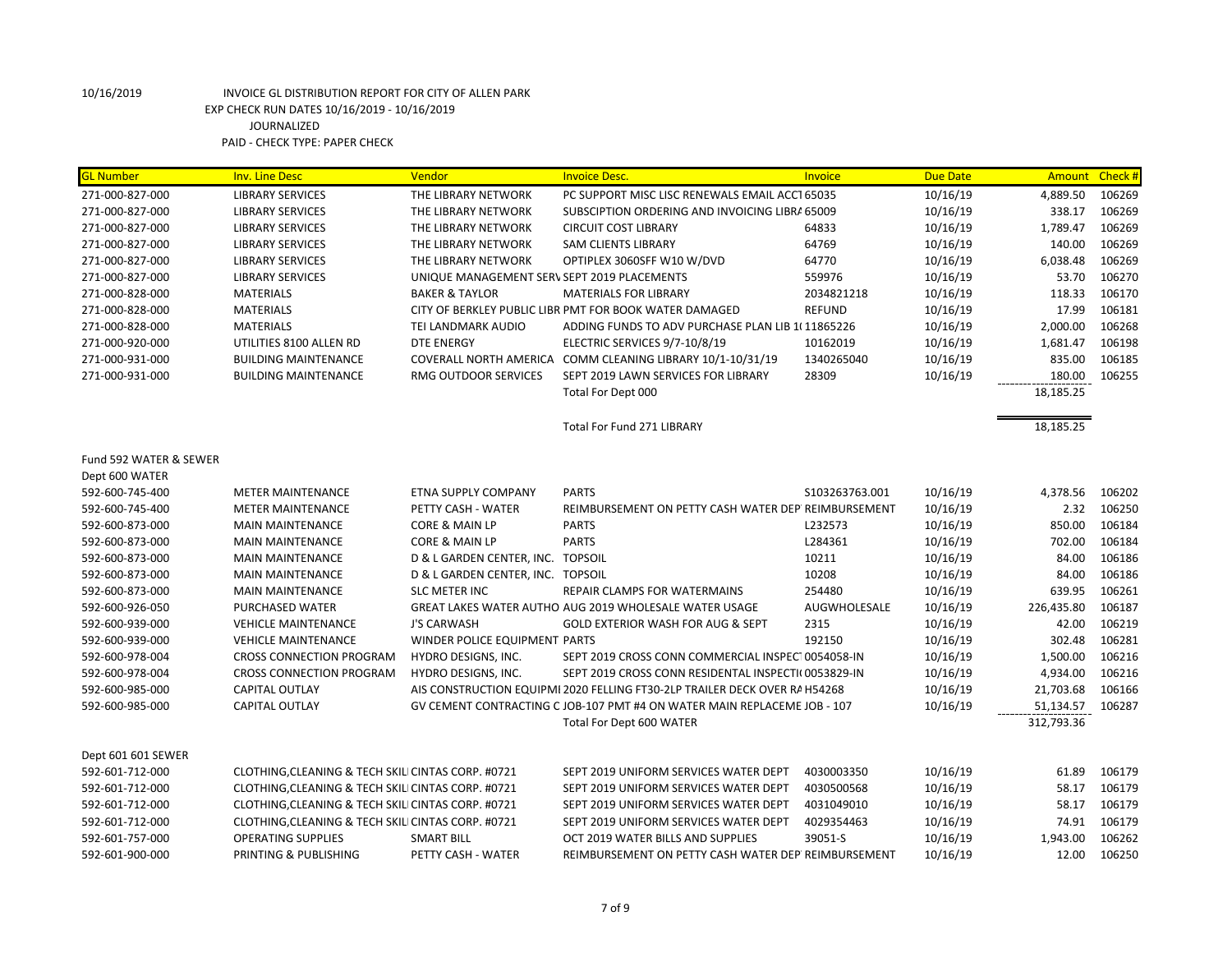| <b>GL Number</b>             | <b>Inv. Line Desc</b>           | Vendor                       | <b>Invoice Desc.</b>                                                                   | <b>Invoice</b>              | <b>Due Date</b> | Amount Check # |        |
|------------------------------|---------------------------------|------------------------------|----------------------------------------------------------------------------------------|-----------------------------|-----------------|----------------|--------|
| 592-601-920-000              | UTILITIES 997 ENTERPRISE        | <b>DTE ENERGY</b>            | ELECTRIC SERVICES 9/7-10/8/19                                                          | 10162019                    | 10/16/19        | 1,465.66       | 106198 |
| 592-601-927-050              | SEWAGE DISPOSAL-GLWA            |                              | GREAT LAKES WATER AUTHO SEPT 2019 SEWAGE CHARGES                                       | SEPTSEWAGE                  | 10/16/19        | 71,200.00      | 106189 |
| 592-601-927-100              | DETROIT POLLUTANTS              |                              | GREAT LAKES WATER AUTHO AUG 2019 POLLUTANT CHARGES                                     | AUGPOLLUTANT                | 10/16/19        | 782.87         | 106188 |
| 592-601-930-000              | SEWER MAINTENANCE               | CORE & MAIN LP               | <b>PARTS</b>                                                                           | L278668                     | 10/16/19        | 64.20          | 106184 |
| 592-601-930-000              | <b>SEWER MAINTENANCE</b>        | <b>JACK DOHENY COMPANIES</b> | <b>PARTS</b>                                                                           | A26934                      | 10/16/19        | 136.29         | 106190 |
| 592-601-930-000              | SEWER MAINTENANCE               | <b>JACK DOHENY COMPANIES</b> | <b>PARTS</b>                                                                           | A26933                      | 10/16/19        | 63.90          | 106190 |
| 592-601-930-000              | SEWER MAINTENANCE               | LOWE'S                       | SEPT 2019 PURCHASES                                                                    | <b>SEPT 2019</b>            | 10/16/19        | 39.04          | 106230 |
| 592-601-930-000              | SEWER MAINTENANCE               | THE SAFETY COMPANY LLC       | <b>PARTS</b>                                                                           | IN194738                    | 10/16/19        | 737.32         | 106240 |
| 592-601-939-100              | <b>VEHICLE MAINTENANCE</b>      |                              | BAKER'S GAS & WELDING SUI SEPT 2019 CYLINDER RENTAL                                    | 09212935                    | 10/16/19        | 26.77          | 106171 |
| 592-601-960-000              | <b>TRAINING &amp; EDUCATION</b> | PETTY CASH - WATER           | REIMBURSEMENT ON PETTY CASH WATER DEP REIMBURSEMENT                                    |                             | 10/16/19        | 53.83          | 106250 |
| 592-601-960-000              | <b>TRAINING &amp; EDUCATION</b> |                              | AMERICAN PUBLIC WORK AS! APWA MICHIGAN RDS SCHOLAR PROG 10/21-1 JUSTIN OGDEN           |                             | 10/16/19        | 695.00         | 106286 |
|                              |                                 |                              | Total For Dept 601 601 SEWER                                                           |                             |                 | 77,473.02      |        |
| Dept 603 603 BASIN           |                                 |                              |                                                                                        |                             |                 |                |        |
| 592-603-853-000              | TELEPHONE JOE MEEKINS           | <b>VERIZON WIRELESS</b>      | PHONE SERVICES 9/2-10/1/19                                                             | 9839313715                  | 10/16/19        | 415.64         | 106271 |
| 592-603-920-000              | UTILITIES 1840 DIX RD           | <b>DTE ENERGY</b>            | ELECTRIC SERVICES 9/7-10/8/19                                                          | 10162019                    | 10/16/19        | 256.14         | 106198 |
| 592-603-931-000              | <b>BUILDING MAINTENANCE</b>     | LOWE'S                       | SEPT 2019 PURCHASES                                                                    | <b>SEPT 2019</b>            | 10/16/19        | 21.74          | 106230 |
| 592-603-934-000              | EQUIPMENT MAINTENANCE           |                              | WADE-TRIM/ASSOCIATES, IN PROF SERVICES 8/31/19-9/27/19                                 | 2015953                     | 10/16/19        | 1,687.12       | 106275 |
| 592-603-939-000              | <b>VEHICLE MAINTENANCE</b>      | CLASSIC AUTO WASH INC.       | SEPT 2019 VEHICLE SERVICES                                                             | 1886                        | 10/16/19        | 3.90           | 106182 |
|                              |                                 |                              | Total For Dept 603 603 BASIN                                                           |                             |                 | 2,384.54       |        |
| Dept 604 ADMINISTRATION/DEBT |                                 |                              |                                                                                        |                             |                 |                |        |
| 592-604-722-100              |                                 |                              | RETIREMENT CONTRIBUTION - W8 PNC BANK NATIONAL ASSOC- OCT 2019 MONTHLY PENSION ACTUARY | <b>OCT 2019</b>             | 10/16/19        | 6,978.00       | 106251 |
|                              |                                 |                              | Total For Dept 604 ADMINISTRATION/DEBT                                                 |                             |                 | 6,978.00       |        |
|                              |                                 |                              |                                                                                        |                             |                 |                |        |
|                              |                                 |                              | Total For Fund 592 WATER & SEWER                                                       |                             |                 | 399,628.92     |        |
| Fund 701 TRUST AND AGENCY    |                                 |                              |                                                                                        |                             |                 |                |        |
| Dept 000                     |                                 |                              |                                                                                        |                             |                 |                |        |
| 701-000-242-000              | CITY FESTIVITIES ESCROW         | <b>BPOE LODGE 2194</b>       | <b>2019 PUMPKIN PATCH</b>                                                              | 2019 PUMPKIN PATCH 10/16/19 |                 | 750.00         | 106167 |
| 701-000-246-500              | <b>ENGINEERING ESCROW</b>       | <b>BUCCILLI GROUP, LLC</b>   | INSPECTION SERVICES 9/24-9/26/19                                                       | 3667                        | 10/16/19        | 594.00         | 106284 |
| 701-000-246-500              | <b>ENGINEERING ESCROW</b>       | <b>BUCCILLI GROUP, LLC</b>   | INSPECTION SERVICES 555 REPUBLIC 9/24-9/26 3666                                        |                             | 10/16/19        | 594.00         | 106284 |
| 701-000-246-500              | <b>ENGINEERING ESCROW</b>       | <b>BUCCILLI GROUP, LLC</b>   | INSPECTION SERVICES 1800 FAIRLANE 9/23-9/23668                                         |                             | 10/16/19        | 594.00         | 106284 |
| 701-000-246-500              | <b>ENGINEERING ESCROW</b>       | <b>BUCCILLI GROUP, LLC</b>   | INSEPCTION SERVICES PENG19007 NAGLE 10/3 3686                                          |                             | 10/16/19        | 324.00         | 106284 |
| 701-000-246-500              | <b>ENGINEERING ESCROW</b>       | <b>BUCCILLI GROUP, LLC</b>   | INSPECTION SERVICES PSNG190008 NAGLE 9/3 3687                                          |                             | 10/16/19        | 432.00         | 106284 |
| 701-000-249-000              | <b>FLOWER BED ESCROW</b>        | PETTY CASH - D.P.S.          | REIMBURSEMENT ON DPS SUPPLIES                                                          | REIMBURSEMENT               | 10/16/19        | 50.30          | 106248 |
|                              |                                 |                              | Total For Dept 000                                                                     |                             |                 | 3,338.30       |        |
|                              |                                 |                              | Total For Fund 701 TRUST AND AGENCY                                                    |                             |                 | 3,338.30       |        |